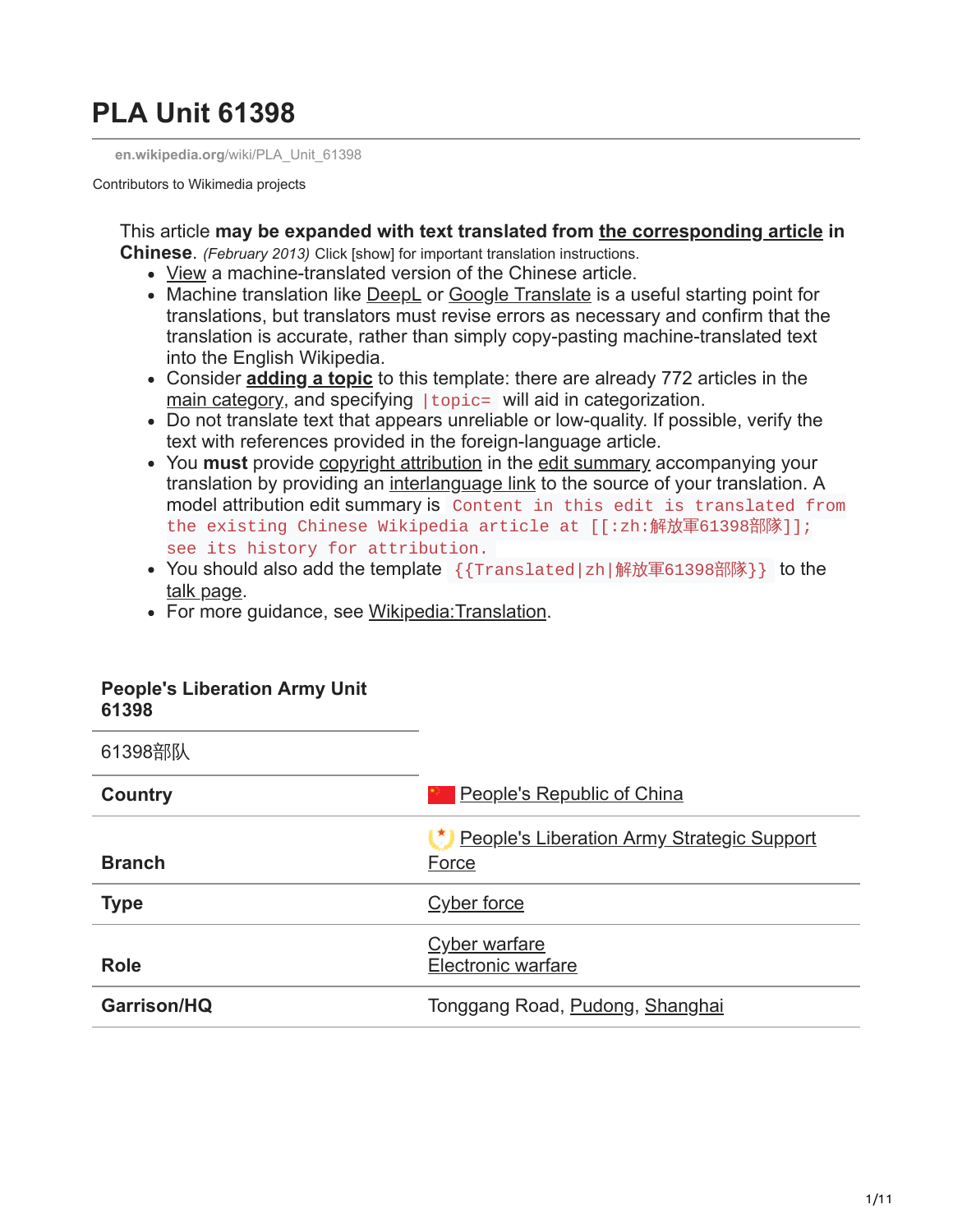- $\bullet$  APT 1
- Comment Crew
- Comment Panda
- GIF89a
- Byzantine Candor
- Group 3
- Threat Group 8223

**Nickname(s)**

- [Operation GhostNet](https://en.wikipedia.org/wiki/GhostNet)
- [Operation Aurat](https://en.wikipedia.org/w/index.php?title=Operation_Aurat&action=edit&redlink=1)
- [Operation Shady RAT](https://en.wikipedia.org/wiki/Operation_Shady_RAT)

### **Engagements**

**PLA Unit 61398** (also known as **APT 1**, **Comment Crew**, **Comment Panda**, **GIF89a**, and **Byzantine Candor**) [\(Chinese](https://en.wikipedia.org/wiki/Chinese_language): 61398部队, [Pinyin:](https://en.wikipedia.org/wiki/Pinyin) 61398 *bùduì*) is the Military Unit Cover Designator (MUCD)<sup>[1]</sup> of a [People's Liberation Army](https://en.wikipedia.org/wiki/People%27s_Liberation_Army) [advanced persistent threat](https://en.wikipedia.org/wiki/Advanced_persistent_threat) unit that has been alleged to be a source of Chinese [computer hacking](https://en.wikipedia.org/wiki/Hacker_(computer_security)) attacks.<sup>[2][3]</sup> The unit is stationed in <u>[Pudong](https://en.wikipedia.org/wiki/Pudong), [Shanghai](https://en.wikipedia.org/wiki/Shanghai) <sup>[4]</sup></u>

## **History**



From left, Chinese military officers Gu Chunhui, Huang Zhenyu, Sun Kailiang, Wang Dong, and Wen Xinyu indicted on cyber espionage charges.

See also: [Chinese information operations and information warfare](https://en.wikipedia.org/wiki/Chinese_information_operations_and_information_warfare)

## **2014 indictment**

On 19 May 2014, the [US Department of Justice](https://en.wikipedia.org/wiki/US_Department_of_Justice) announced that a Federal [grand jury](https://en.wikipedia.org/wiki/Grand_jury) had returned an indictment of five 61398 officers on charges of theft of confidential business information and intellectual property from U.S. commercial firms and of planting [malware](https://en.wikipedia.org/wiki/Malware) on their computers.<sup>[5][6]</sup> The five are Huang Zhenyu (黄振宇), Wen Xinyu (文新宇), Sun Kailiang (孙凯亮), Gu Chunhui (顾春晖), and Wang Dong (王东). Forensic evidence traces the base of operations to a 12-story building off Datong Road in a public, mixed-use area of [Pudong](https://en.wikipedia.org/wiki/Pudong) in Shanghai.<sup>[2]</sup> The group is also known by various other names including "Advanced Persistent Threat 1" ("APT1"), "the Comment group" and "Byzantine Candor", a codename given by US intelligence agencies since 2002.<sup>[Z][8][9][10]</sup>

A report by the [computer security](https://en.wikipedia.org/wiki/Computer_security) firm [Mandiant](https://en.wikipedia.org/wiki/Mandiant) stated that PLA Unit 61398 is believed to operate under the 2nd Bureau of the [People's Liberation Army General Staff Department](https://en.wikipedia.org/wiki/People%27s_Liberation_Army_General_Staff_Department) (GSD) <u>Third Department</u> (总参三部二局)<sup>[1]</sup> and that there is evidence that it contains, or is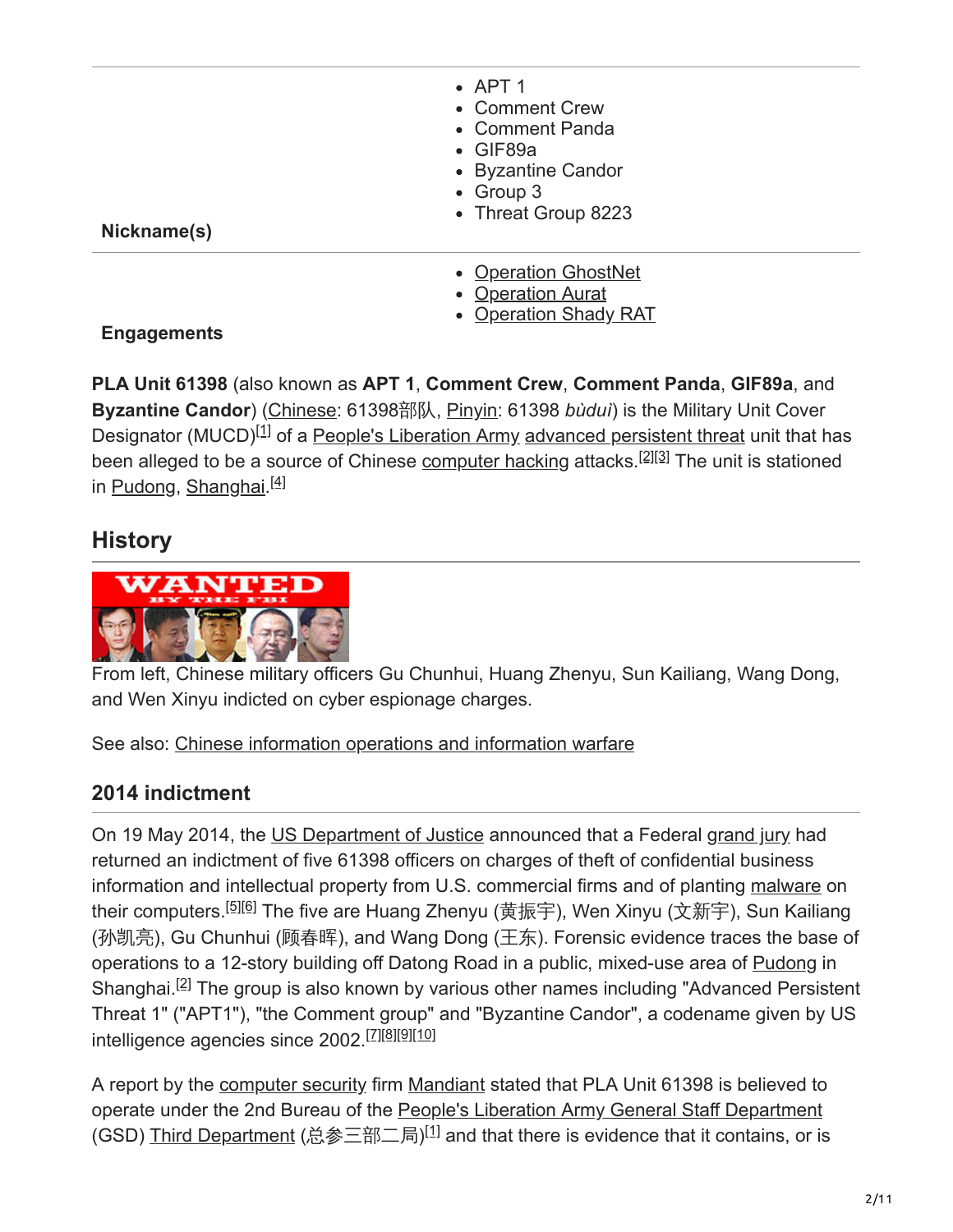itself, an entity Mandiant calls [APT1](https://en.wikipedia.org/wiki/APT1), part of the advanced persistent threat that has attacked a broad range of corporations and government entities around the world since at least 2006. APT1 is described as comprising four large networks in Shanghai, two of which serve the Pudong New Area. It is one of more than 20 APT groups with origins in China.<sup>[1][11]</sup> The Third and [Fourth Department](https://en.wikipedia.org/wiki/People%27s_Liberation_Army#Fourth_Department), responsible for [electronic warfare,](https://en.wikipedia.org/wiki/Electronic_warfare) are believed to comprise the PLA units mainly responsible for infiltrating and manipulating computer networks.<sup>[12]</sup>

The group often compromises internal software "comment" features on legitimate web pages to infiltrate target computers that access the sites, leading it to be known as "the Comment Crew" or "Comment Group".<sup>[13][14]</sup> The collective has stolen [trade secrets](https://en.wikipedia.org/wiki/Trade_secret) and other confidential information from numerous foreign businesses and organizations over the course of seven years such as [Lockheed Martin](https://en.wikipedia.org/wiki/Lockheed_Martin), [Telvent,](https://en.wikipedia.org/wiki/Telvent) and other companies in the shipping, aeronautics, arms, energy, manufacturing, engineering, electronics, financial, and software sectors.<sup>[8]</sup>

[Dell SecureWorks](https://en.wikipedia.org/wiki/Dell_SecureWorks) says it believed the group includes the same group of attackers behind [Operation Shady RAT,](https://en.wikipedia.org/wiki/Operation_Shady_RAT) an extensive computer espionage campaign uncovered in 2011 in which more than 70 organizations over a five-year period, including the United Nations, government agencies in the United States, Canada, [South Korea,](https://en.wikipedia.org/wiki/South_Korea) Taiwan and Vietnam, were targeted.<sup>[2]</sup>

The attacks documented in the summer of 2011 represent a fragment of the Comment group's attacks, which go back at least to 2002, according to incident reports and investigators. [FireEye, Inc.](https://en.wikipedia.org/wiki/FireEye,_Inc.) alone has tracked hundreds of targets in the last three years and estimates the group has attacked more than 1,000 organizations.<sup>[9]</sup>

Most activity between [malware](https://en.wikipedia.org/wiki/Malware) embedded in a compromised system and the malware's controllers takes place during business hours in Beijing's time zone, suggesting that the group is professionally hired, rather than private hackers inspired by patriotic passions.<sup>[12]</sup>

## **Public position of the Chinese government**

Until 2013, the [Government of China](https://en.wikipedia.org/wiki/Government_of_China) has consistently denied that it is involved in hacking.<sup>[15]</sup> In response to the [Mandiant](https://en.wikipedia.org/wiki/Mandiant) Corporation report about Unit 61398, [Hong Lei,](https://en.wikipedia.org/wiki/Hong_Lei_(politician)) a spokesperson for the [Chinese foreign ministry](https://en.wikipedia.org/wiki/Ministry_of_Foreign_Affairs_of_the_People%27s_Republic_of_China), said such allegations were "unprofessional".<sup>[15][16]</sup>

In 2013, China changed its position and openly admitted to having secretive cyber warfare units in both the military and the civilian part of the government – however, the details of their activities were left to speculation.  $[17]$  As a show of force towards the rest of the global community the Chinese government now openly lists their abilities when it comes to digital spying and network attack capabilities.<sup>[18]</sup>

## **Cultural references**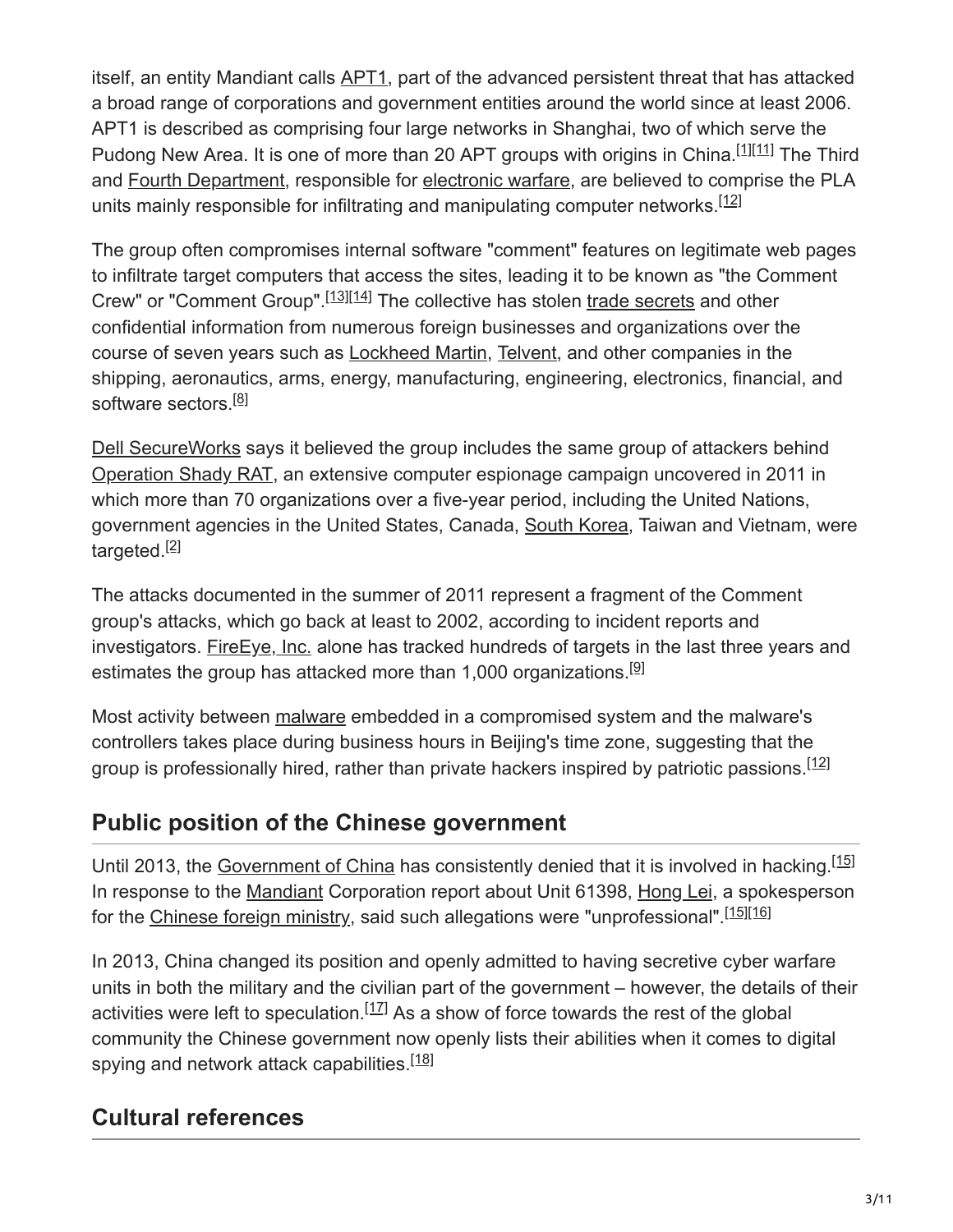In the 2022 cyber thriller Rise of the Water Margin, which is a 21st century adaptation of the classic [Water Margin](https://en.wikipedia.org/wiki/Water_Margin) Unit 61398 is commanded by [Lin Chong.](https://en.wikipedia.org/wiki/Lin_Chong) His team infiltrates semiconductor [EDA tools](https://en.wikipedia.org/wiki/EDA_tool) in order to embed a back door into semiconductors.

## **See also**

- [Titan Rain](https://en.wikipedia.org/wiki/Titan_Rain)
- [Chinese espionage in the United States](https://en.wikipedia.org/wiki/Chinese_espionage_in_the_United_States)
- [National Security Agency](https://en.wikipedia.org/wiki/National_Security_Agency) of the United States
- [PLA Unit 61486](https://en.wikipedia.org/wiki/PLA_Unit_61486)
- [Signals intelligence](https://en.wikipedia.org/wiki/Signals_intelligence)
- [Tailored Access Operations](https://en.wikipedia.org/wiki/Tailored_Access_Operations) of the United States
- [Mandiant](https://en.wikipedia.org/wiki/Mandiant)
- [FireEye](https://en.wikipedia.org/wiki/FireEye)

## **References**

- 1. ^  $a$  *b*  $c$  ["APT1: Exposing One of China's Cyber Espionage Units"](http://intelreport.mandiant.com/Mandiant_APT1_Report.pdf) (PDF). Mandiant. *[Archived](https://web.archive.org/web/20130219155150/http://intelreport.mandiant.com/Mandiant_APT1_Report.pdf) (PDF) from the original on 19 February 2013. Retrieved 19 February 2013.*
- 2. ^  $a$   $b$   $c$  David E. Sanger, David Barboza and Nicole Perlroth (18 February 2013). *["Chinese Army Unit Is Seen as Tied to Hacking Against U.S."](https://www.nytimes.com/2013/02/19/technology/chinas-army-is-seen-as-tied-to-hacking-against-us.html?emc=na&_r=1&) [New York Times.](https://en.wikipedia.org/wiki/New_York_Times) [Archived](https://web.archive.org/web/20130222084011/http://www.nytimes.com/2013/02/19/technology/chinas-army-is-seen-as-tied-to-hacking-against-us.html?emc=na&_r=1&) from the original on 22 February 2013. Retrieved 19 February 2013.*
- 3. **^** *["Chinese military unit behind 'prolific and sustained hacking'".](https://www.theguardian.com/world/2013/feb/19/chinese-military-unit-prolific-hacking) The Guardian. 19 February 2013. [Archived](https://web.archive.org/web/20131220122401/http://www.theguardian.com/world/2013/feb/19/chinese-military-unit-prolific-hacking) from the original on 20 December 2013. Retrieved 19 February 2013.*
- 4. **^** *"*中国人民解放军*61398*[部队招收定向研究生的通知](https://web.archive.org/web/20161202172240/http://www.cs.zju.edu.cn/chinese/redir.php?catalog_id=101913&object_id=106021)*" [A notification of PLA Unit 64398 to recruit postgraduate students as PLA-funded scholarship student.]. Zhejiang University. 13 May 2004. Archived from [the original](http://www.cs.zju.edu.cn/chinese/redir.php?catalog_id=101913&object_id=106021) on 2 December 2016. Retrieved 5 January 2019.*
- 5. **^** Finkle, J., Menn, J., Viswanatha, J. *U.S. accuses China of cyber spying on American companies.* [Archived 12 April 2017 at the Wayback Machine Reuters, 20 Nov 2014.](https://www.reuters.com/article/us-cybercrime-usa-china-idUSKCN0J42M520141120)
- 6. **^** Clayton, M. *[US indicts five in China's secret 'Unit 61398' for cyber-spying.](http://www.csmonitor.com/World/Security-Watch/Cyber-Conflict-Monitor/2014/0519/US-indicts-five-in-China-s-secret-Unit-61398-for-cyber-spying-on-US-firms)* [Archived](https://web.archive.org/web/20140520075207/http://www.csmonitor.com/World/Security-Watch/Cyber-Conflict-Monitor/2014/0519/US-indicts-five-in-China-s-secret-Unit-61398-for-cyber-spying-on-US-firms) 20 May 2014 at the [Wayback Machine](https://en.wikipedia.org/wiki/Wayback_Machine) Christian Science Monitor, 19 May 2014
- 7. **^** *[David Perera \(6 December 2010\). "Chinese attacks 'Byzantine Candor' penetrated](http://www.fiercegovernmentit.com/story/chinese-attacks-byzantine-candor-penetrated-federal-agencies-says-leaked-ca/2010-12-06) federal agencies, says leaked cable". fiercegovernmentit.com. Fierce Government IT. [Archived](https://web.archive.org/web/20160419054340/http://www.fiercegovernmentit.com/story/chinese-attacks-byzantine-candor-penetrated-federal-agencies-says-leaked-ca/2010-12-06) from the original on 19 April 2016.*
- 8. ^ <sup>a b</sup> Clayton, Mark (14 September 2012). <u>"Stealing US business secrets: Experts ID</u> *two huge cyber 'gangs' in China". [CSMonitor.](https://en.wikipedia.org/wiki/CSMonitor) [Archived](https://web.archive.org/web/20191115165311/https://www.csmonitor.com/USA/2012/0914/Stealing-US-business-secrets-Experts-ID-two-huge-cyber-gangs-in-China) from the original on 15 November 2019. Retrieved 24 February 2013.*
- 9. ^ ª ª Riley, Michael; Dune Lawrence (26 July 2012). <u>"Hackers Linked to China's Army</u> *Seen From EU to D.C." Bloomberg.com. [Bloomberg](https://en.wikipedia.org/wiki/Bloomberg_L.P.). [Archived](https://web.archive.org/web/20150111064254/http://www.bloomberg.com/news/2012-07-26/china-hackers-hit-eu-point-man-and-d-c-with-byzantine-candor.html) from the original on 11 January 2015. Retrieved 24 February 2013.*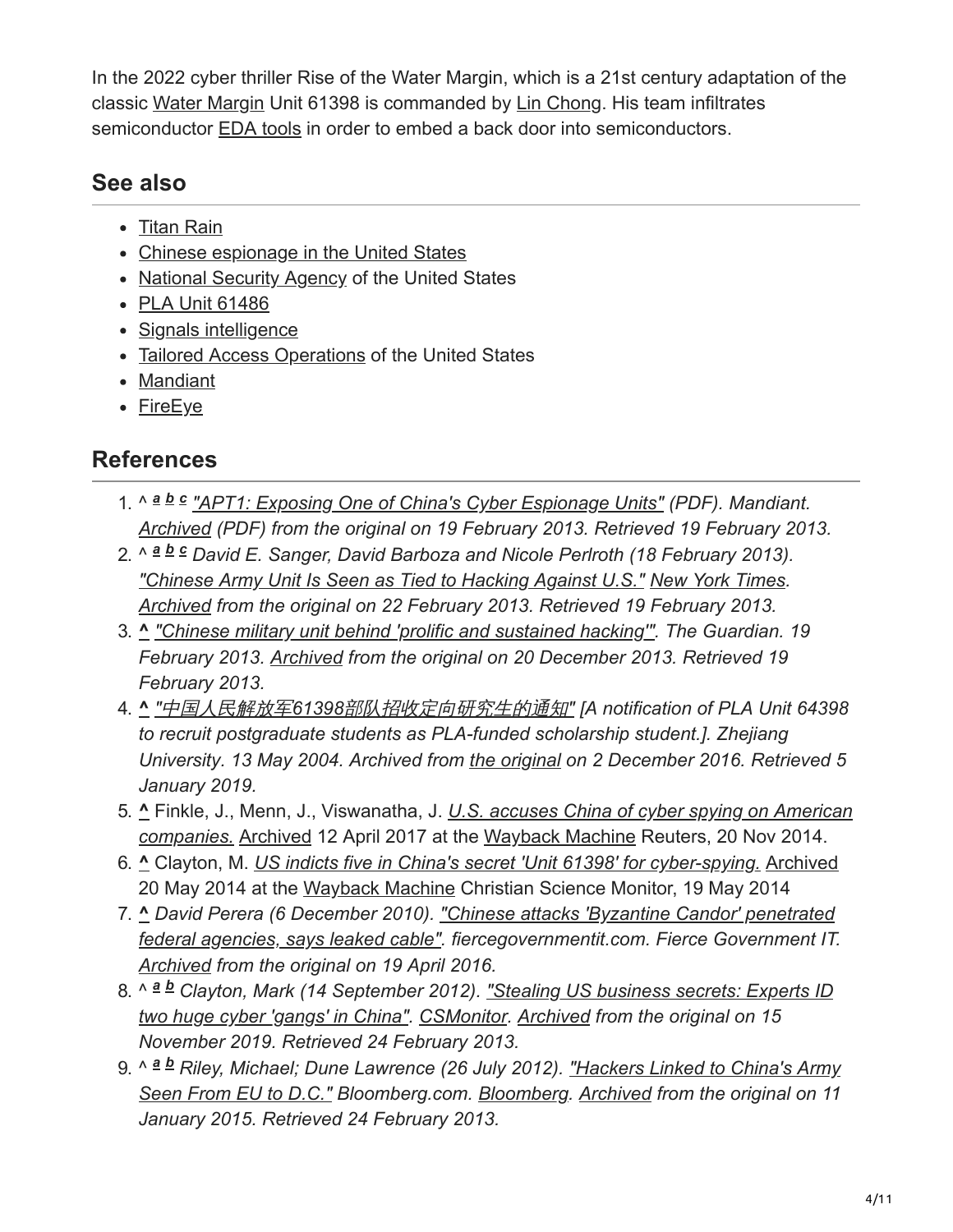- 10. **^** *Michael Riley; Dune Lawrence (2 August 2012). "China's Comment Group Hacks [Europe—and the World". Bloomberg Businessweek. Archived from the original on 1](http://www.businessweek.com/articles/2012-08-02/chinas-comment-group-hacks-europe-and-the-world)9 February 2013. Retrieved 12 February 2013.*
- 11. **^** *Joe Weisenthal and Geoffrey Ingersoll (18 February 2013). "REPORT: An Overwhelming Number Of The Cyber-Attacks On America Are Coming From This [Particular Army Building In China". Business Insider. Archived from the original on](http://www.businessinsider.com/china-hacking-pla-unit-61398-2013-2) 20 February 2013. Retrieved 19 February 2013.*
- 12. ^ <sup>a</sup> **b** Bodeen, Christopher (25 February 2013). "Sign That Chinese Hackers Have *[Become Professional: They Take Weekends Off". The Huffington Post. Archived f](http://www.huffingtonpost.com/2013/02/25/chinese-hackers_n_2756914.html)rom the original on 26 February 2013. Retrieved 27 February 2013.*
- 13. **^** *Martin, Adam (19 February 2013). "Meet 'Comment Crew,' China's Military-Linked [Hackers". NYMag.com. New York Media. Archived from the original on 22 February](http://nymag.com/daily/intelligencer/2013/02/meet-comment-crew-chinas-military-hackers.html) 2013. Retrieved 24 February 2013.*
- 14. **^** *[Dave Lee \(12 February 2013\). "The Comment Group: The hackers hunting for clues](https://www.bbc.co.uk/news/business-21371608) about you". BBC News. [Archived](https://web.archive.org/web/20130212155404/http://www.bbc.co.uk/news/business-21371608) from the original on 12 February 2013. Retrieved 12 February 2013.*
- 15. ^ a b Xu, Weiwei (20 February 2013). ["China denies hacking claims"](http://www.morningwhistle.com/html/2013/PoliticsSociety_0220/217214.html). Morning Whistle. *[Archived](https://archive.today/20130629220425/http://www.morningwhistle.com/html/2013/PoliticsSociety_0220/217214.html) from the original on 29 June 2013. Retrieved 8 April 2013.*
- 16. **^** *["Hello, Unit 61398".](https://www.economist.com/blogs/analects/2013/02/chinese-cyber-attacks?spc=scode&spv=xm&ah=9d7f7ab945510a56fa6d37c30b6f1709) The Economist. 19 February 2013. [Archived](https://web.archive.org/web/20130305062734/http://www.economist.com/blogs/analects/2013/02/chinese-cyber-attacks?spc=scode&spv=xm&ah=9d7f7ab945510a56fa6d37c30b6f1709) from the original on 5 March 2013. Retrieved 5 March 2013.*
- 17. **^** *["China Finally Admits focusing on Cyber Warfare"](http://www.ucsusa.org/sites/default/files/attach/2015/03/chinese-nuclear-strategy-full-report.pdf) (PDF). 19 March 2015. [Archived](https://web.archive.org/web/20170829025423/http://www.ucsusa.org/sites/default/files/attach/2015/03/chinese-nuclear-strategy-full-report.pdf) (PDF) from the original on 29 August 2017. Retrieved 13 September 2017.*
- 18. **^** *BBC (7 May 2013). ["US accuses China government and military of cyber-spying".](https://www.bbc.com/news/world-asia-china-22430224) BBC News. [Archived](https://web.archive.org/web/20190115192443/https://www.bbc.com/news/world-asia-china-22430224) from the original on 15 January 2019. Retrieved 15 January 2019.*

**Hacking in the 2000s**

**[Timeline](https://en.wikipedia.org/wiki/Timeline_of_computer_security_hacker_history#2000s)**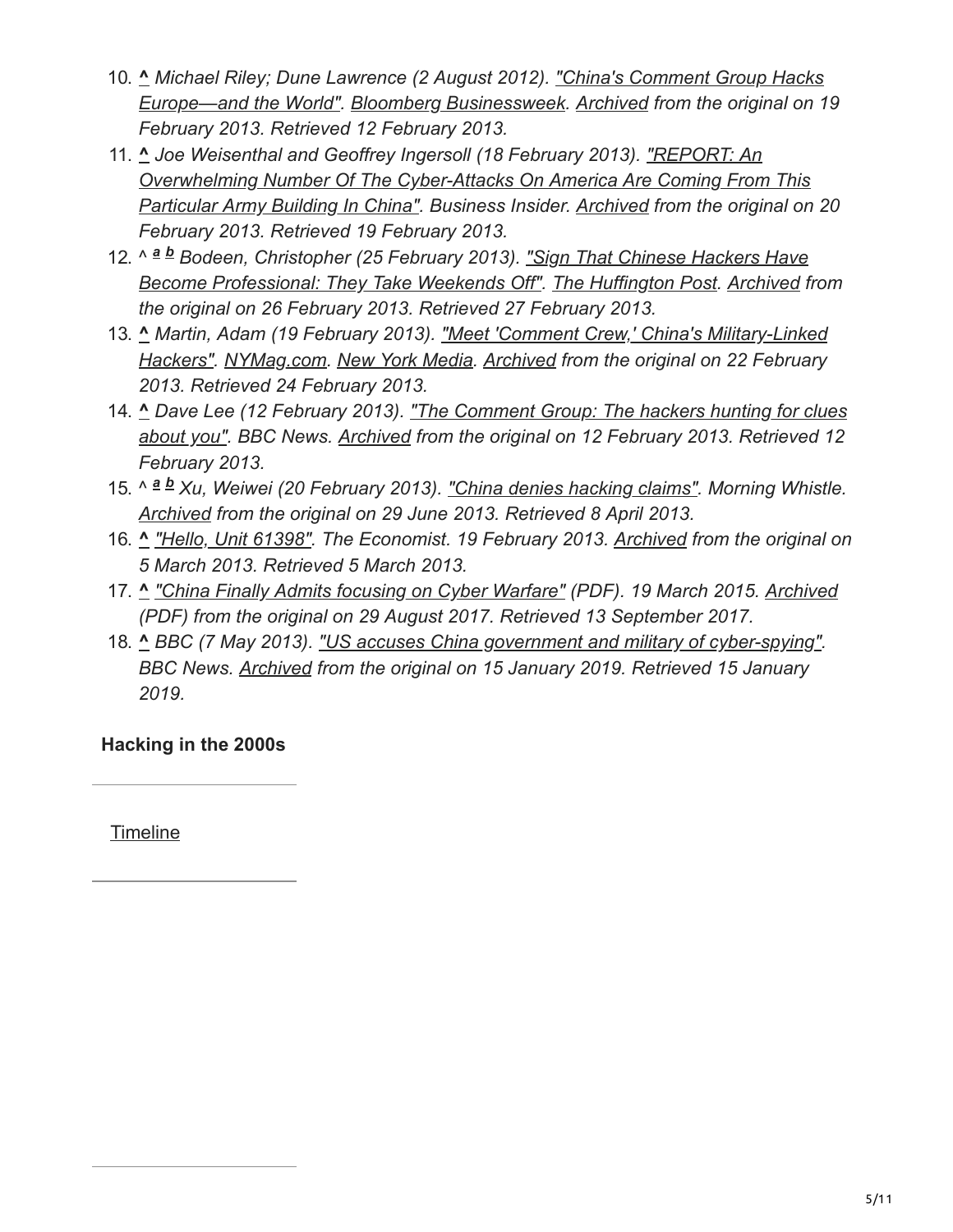|                                      | 2004 | Titan Rain (2003-2006)<br><b>Operation Firewall</b>                                                                    |
|--------------------------------------|------|------------------------------------------------------------------------------------------------------------------------|
|                                      | 2007 | <b>Cyberattacks on Estonia</b><br>• Operation: Bot Roast                                                               |
|                                      | 2008 | <b>Project Chanology</b><br><b>Cyberattacks on Georgia</b><br>Sarah Palin email hack<br><b>US Military Cyberattack</b> |
|                                      | 2009 | <b>Operation Troy</b><br>WebcamGate (2008-2010)                                                                        |
| <b>Incidents</b>                     |      |                                                                                                                        |
| <u>Groups</u>                        |      |                                                                                                                        |
| <b>Individuals</b>                   |      |                                                                                                                        |
| <b>Vulnerabilities</b><br>discovered |      |                                                                                                                        |
| <b>Malware</b>                       |      |                                                                                                                        |
|                                      | 2000 | <b>ILOVEYOU</b><br>Pikachu                                                                                             |
|                                      | 2001 | Anna Kournikova<br><b>Code Red</b><br><u>Nimda</u><br><b>Klez</b>                                                      |
|                                      | 2002 | <b>Simile</b>                                                                                                          |

- [SQL Slammer](https://en.wikipedia.org/wiki/SQL_Slammer)
- [Welchia](https://en.wikipedia.org/wiki/Welchia)
- [Sobig](https://en.wikipedia.org/wiki/Sobig)
- [Gruel](https://en.wikipedia.org/wiki/Gruel_(computer_worm))
- [Blaster](https://en.wikipedia.org/wiki/Blaster_(computer_worm))

**2003**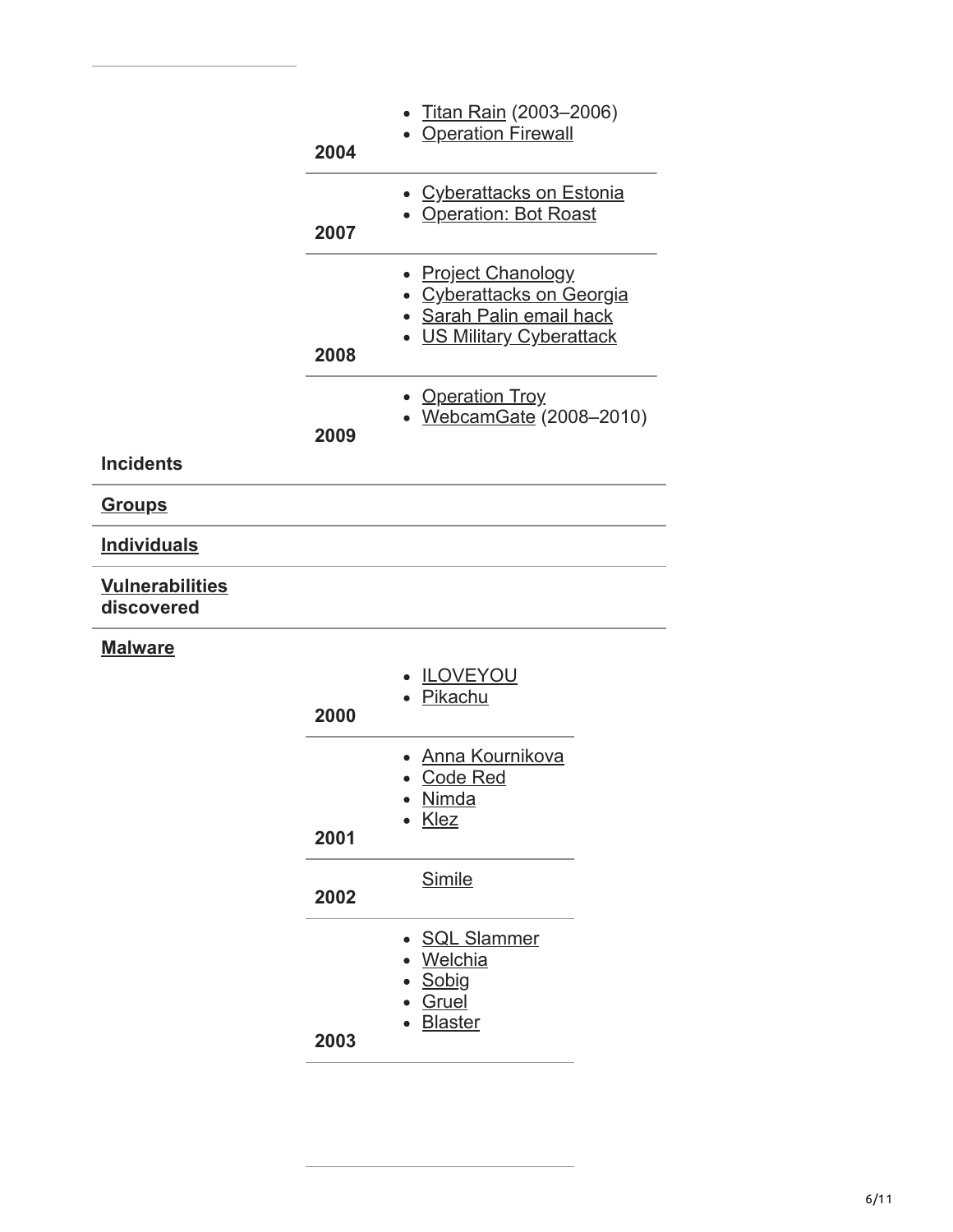| 2004 | ▶ <u>Bagle</u><br>• NetSky<br>• Sasser<br><u>Mydoom</u>   |
|------|-----------------------------------------------------------|
| 2005 | ∙ <u>PGPCoder</u><br>· Samy                               |
| 2006 | Rostock<br>· ZLOB<br>· Stration                           |
| 2007 | • <u>Storm</u><br>· ZeuS                                  |
| 2008 | • <u>Asprox</u><br>• Patched<br>■ Agent.btz<br>• Mariposa |
| 2009 | Conficker<br>• Koobface<br>Waledac                        |

**Hacking in the 2010s**

**[Timeline](https://en.wikipedia.org/wiki/Timeline_of_computer_security_hacker_history#2010s)** 

**Major incidents**

- **[Operation Aurora](https://en.wikipedia.org/wiki/Operation_Aurora)**
- [Australian cyberattacks](https://en.wikipedia.org/wiki/February_2010_Australian_cyberattacks)
- **[Operation ShadowNet](https://en.wikipedia.org/wiki/Shadow_Network)**
- **[Operation Payback](https://en.wikipedia.org/wiki/Operation_Payback)**

**2010**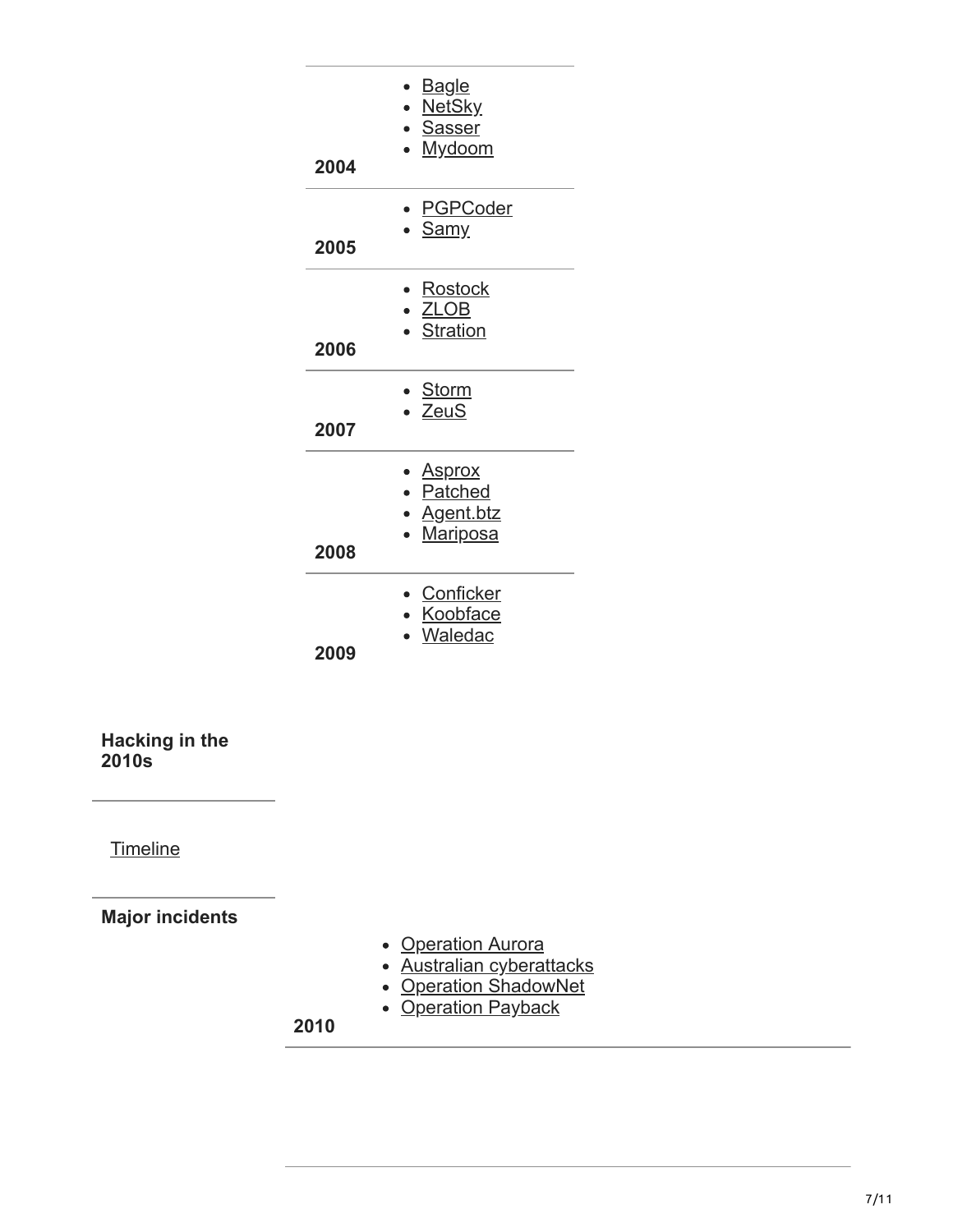| 2011 | • <u>DigiNotar</u><br><b>DNSChanger</b><br>$\bullet$<br>• <b>HBGary Federal</b><br>• Operation AntiSec<br>• Operation Tunisia<br>• PlayStation<br>• RSA SecurID compromise                                                                                                                                                                                                                  |
|------|---------------------------------------------------------------------------------------------------------------------------------------------------------------------------------------------------------------------------------------------------------------------------------------------------------------------------------------------------------------------------------------------|
| 2012 | • LinkedIn hack<br>• Stratfor email leak<br><b>Operation High Roller</b>                                                                                                                                                                                                                                                                                                                    |
| 2013 | • South Korea cyberattack<br>• Snapchat hack<br>• Cyberterrorism Attack of June 25<br>• 2013 Yahoo! data breach<br>• Singapore cyberattacks                                                                                                                                                                                                                                                 |
| 2014 | <b>Anthem medical data breach</b><br><b>Operation Tovar</b><br>• 2014 celebrity nude photo leak<br>• 2014 JPMorgan Chase data breach<br>• Sony Pictures hack<br>• Russian hacker password theft<br>• 2014 Yahoo! data breach                                                                                                                                                                |
| 2015 | <b>Office of Personnel Management data breach</b><br><b>Hacking Team</b><br>• Ashley Madison data breach<br>• VTech data breach<br>• Ukrainian Power Grid Cyberattack<br>• SWIFT banking hack                                                                                                                                                                                               |
| 2016 | • Bangladesh Bank robbery<br>• Hollywood Presbyterian Medical Center ransomware<br>incident<br>• Commission on Elections data breach<br>• Democratic National Committee cyber attacks<br>• Vietnam Airport Hacks<br>• DCCC cyber attacks<br>• Indian Bank data breaches<br>• Surkov leaks<br>• Dyn cyberattack<br>• Russian interference in the 2016 U.S. elections<br>• 2016 Bitfinex hack |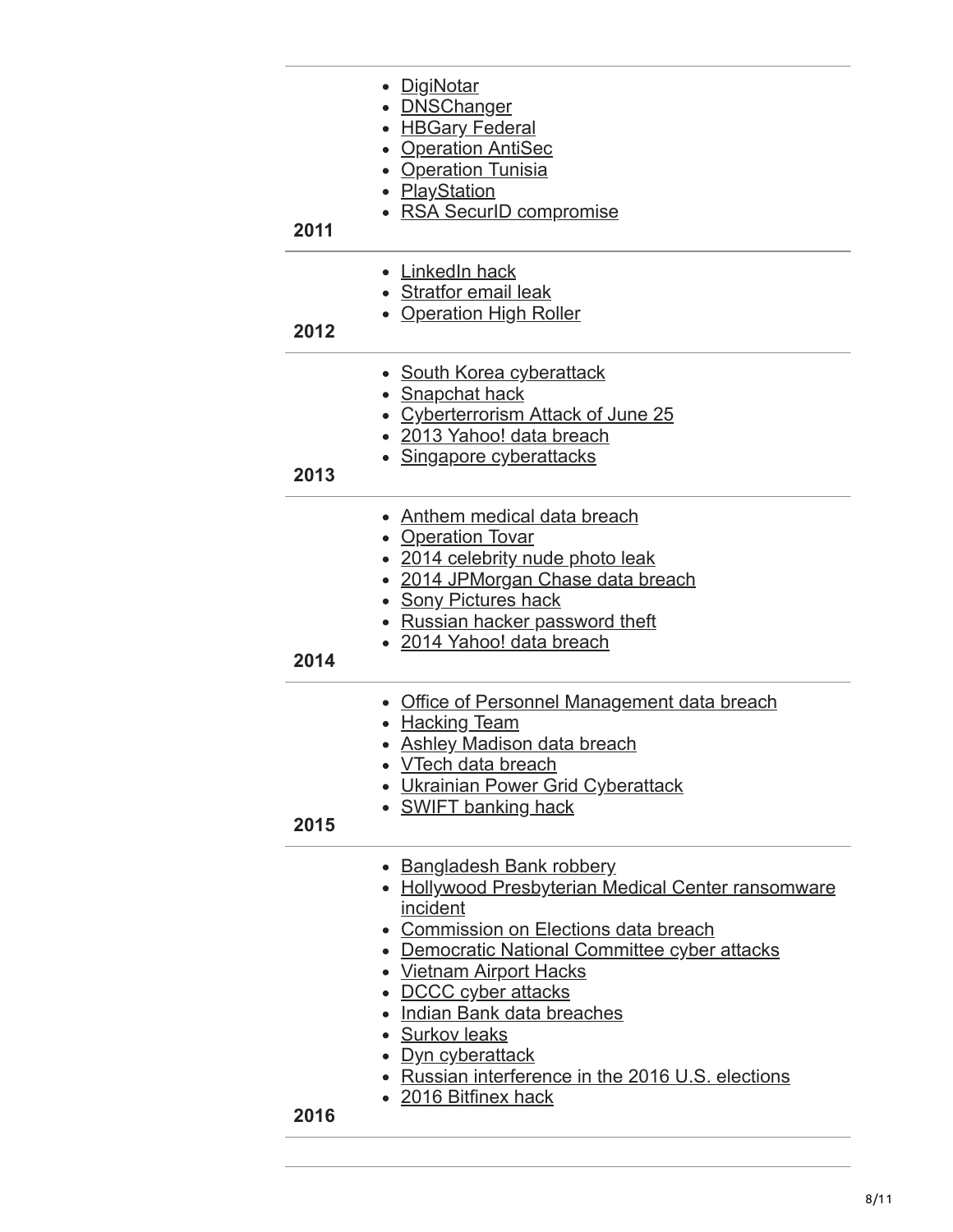| 2017 | • 2017 Macron e-mail leaks<br>• WannaCry ransomware attack<br>• Westminster data breach<br>• Petya cyberattack<br>2017 cyberattacks on Ukraine<br>• Equifax data breach<br>• Deloitte breach<br>• Disqus breach |
|------|-----------------------------------------------------------------------------------------------------------------------------------------------------------------------------------------------------------------|
| 2018 | Trustico<br>• Atlanta cyberattack<br>• SingHealth data breach                                                                                                                                                   |
| 2019 | <u>• Sri Lanka cyberattack</u><br>• Baltimore ransomware attack<br>• Bulgarian revenue agency hack<br>• Jeff Bezos phone hacking                                                                                |

### **[Hacktivism](https://en.wikipedia.org/wiki/Hacktivism)**

### **Advanced [persistent threats](https://en.wikipedia.org/wiki/Advanced_persistent_threat)**

### **[Individuals](https://en.wikipedia.org/wiki/Hacker)**

### **Major [vulnerabilities](https://en.wikipedia.org/wiki/Vulnerability_(computing)) publicly [disclosed](https://en.wikipedia.org/wiki/Full_disclosure_(computer_security))**

### **[Malware](https://en.wikipedia.org/wiki/Malware)**

| 2010 | • Bad Rabbit<br>• SpyEye<br>• Stuxnet |
|------|---------------------------------------|
|      | • Alureon                             |
|      | • Duqu<br>• Kelihos                   |
|      | • Metulji botnet                      |
|      | <b>Stars</b>                          |

### **2011**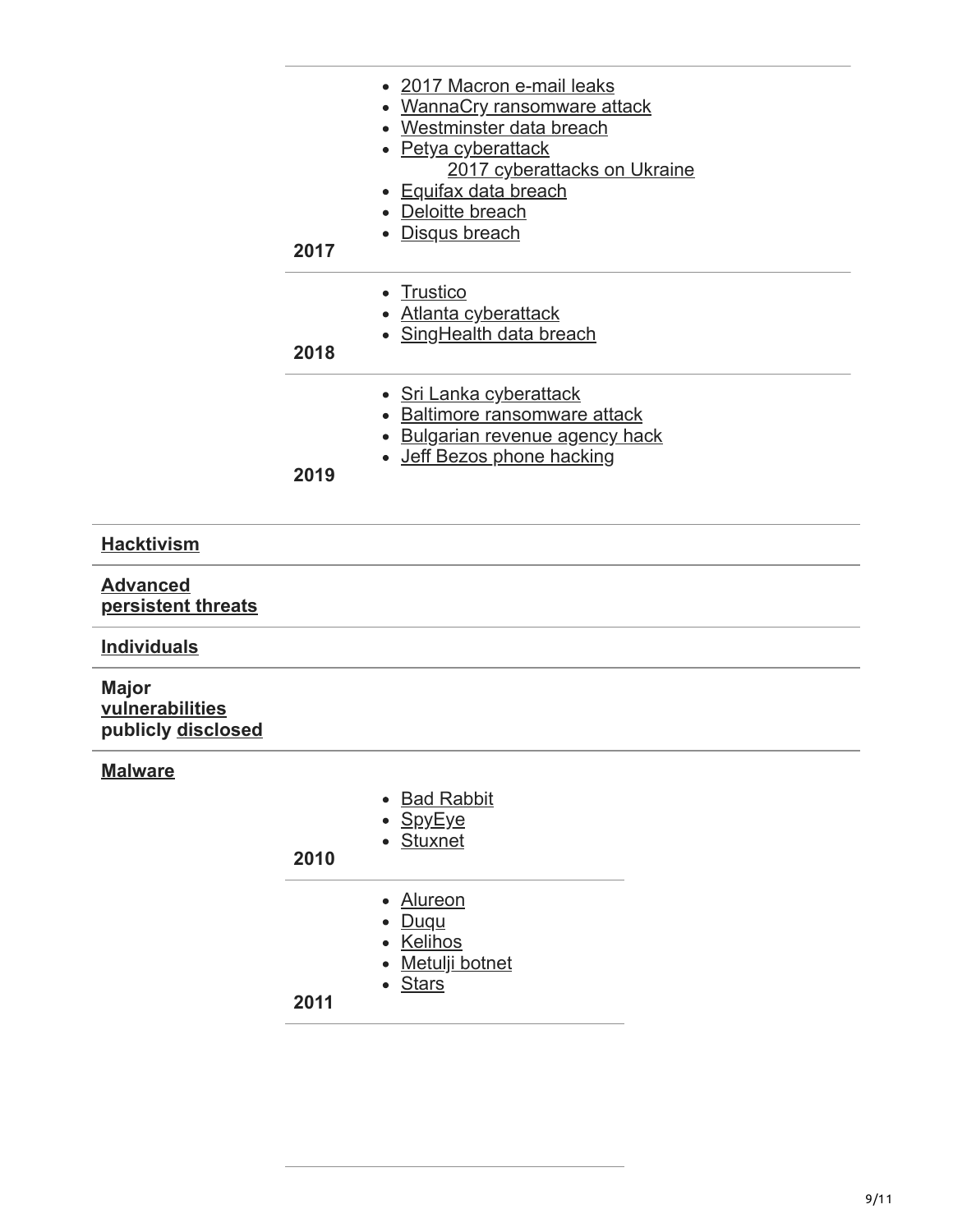| 2012 | ∙ <u>Carna</u><br>Dexter<br>$\cdot$ FBI<br>• Flame<br>• Mahdi<br>• Red October<br>· Shamoon                                                   |
|------|-----------------------------------------------------------------------------------------------------------------------------------------------|
| 2013 | <u>• CryptoLocker</u><br>• DarkSeoul                                                                                                          |
| 2014 | • <u>Brambul</u><br>• Carbanak<br>• Careto<br>• DarkHotel<br><u>• Duqu 2.0</u><br>• FinFisher<br>• Gameover ZeuS<br>• <u>Regin</u>            |
| 2015 | • Dridex<br>• Hidden Tear<br>• Rombertik<br>• <u>TeslaCrypt</u>                                                                               |
| 2016 | • Hitler<br>∙ <u>Jigsaw</u><br><b>KeRanger</b><br><b>MEMZ</b><br>· Mirai<br>∙ <u>Pegasus</u><br>• <u>Petya</u> (NotPetya)<br>• <u>X-Agent</u> |
| 2017 | <b>BrickerBot</b><br>• <u>Kirk</u><br>· LogicLocker<br>• Rensenware ransomware<br>• <u>Triton</u><br><u>• WannaCry</u><br>• <b>XafeCopy</b>   |